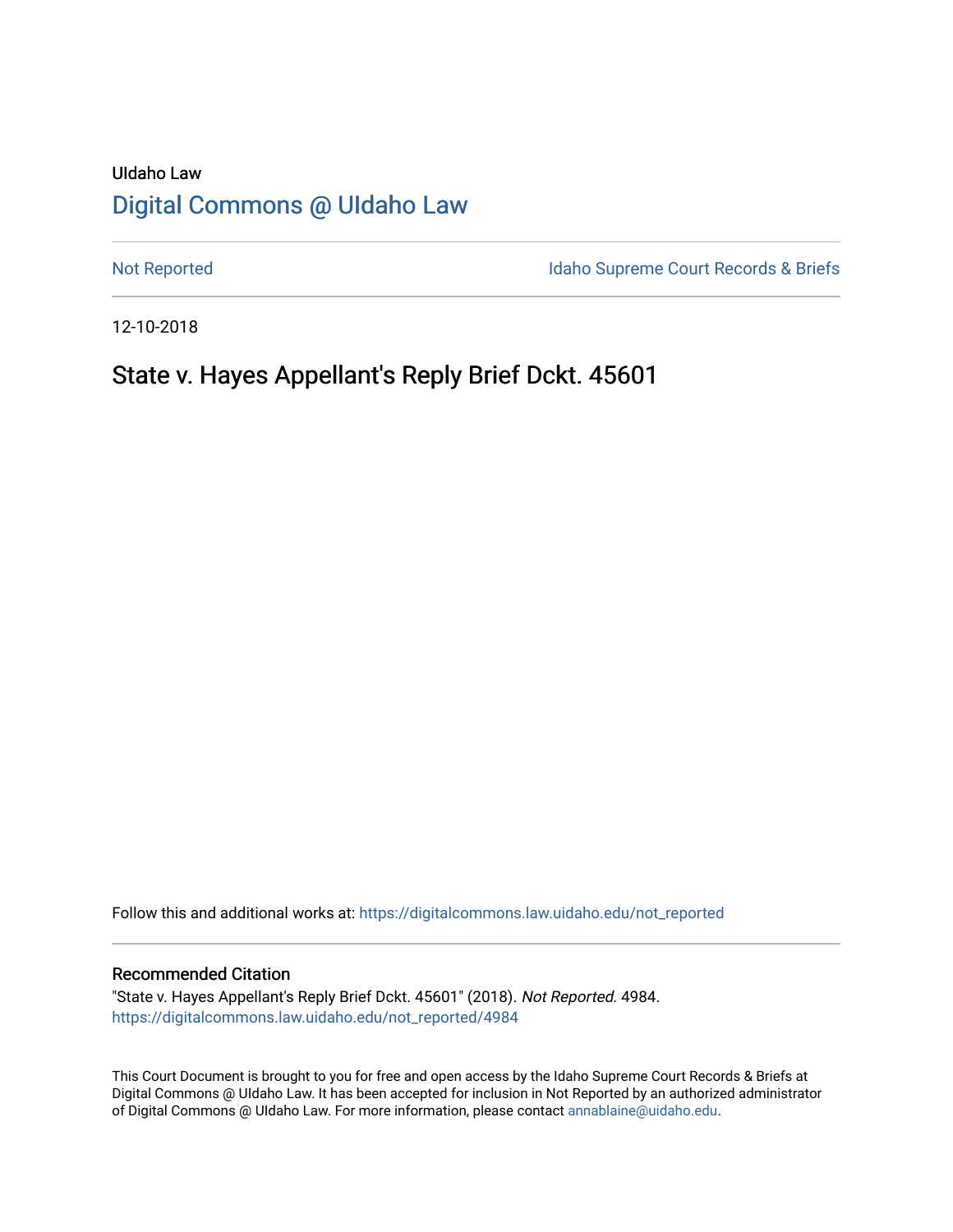Electronically Filed 12/10/2018 1:50 PM Idaho Supreme Court Karel Lehrman, Clerk of the Court By: Brad Thies, Deputy Clerk

### **IN THE SUPREME COURT OF THE STATE OF IDAHO**

**)**

**)**

**)**

**)**

**STATE OF IDAHO, )**

**Plaintiff-Respondent, ) NO. 45601**

**MICHAEL THERON HAYES, ) REPLY BRIEF** 

**Defendant-Appellant. ) \_\_\_\_\_\_\_\_\_\_\_\_\_\_\_\_\_\_\_\_\_\_\_\_\_\_\_\_\_\_)**

**v. ) ADA COUNTY NO. CR-FE-2016-4994**

## **REPLY BRIEF OF APPELLANT** \_\_\_\_\_\_\_\_\_\_\_\_\_\_\_\_\_\_\_\_\_\_\_\_

\_\_\_\_\_\_\_\_\_\_\_\_\_\_\_\_\_\_\_\_\_\_\_\_

**APPEAL FROM THE DISTRICT COURT OF THE FOURTH JUDICIAL DISTRICT OF THE STATE OF IDAHO, IN AND FOR THE COUNTY OF ADA**

> **HONORABLE SAMUEL A. HOAGLAND District Judge**

> > \_\_\_\_\_\_\_\_\_\_\_\_\_\_\_\_\_\_\_\_\_\_\_\_

\_\_\_\_\_\_\_\_\_\_\_\_\_\_\_\_\_\_\_\_\_\_\_\_

**ERIC D. FREDERICKSEN KENNETH K. JORGENSEN State Appellate Public Defender Deputy Attorney General I.S.B. #6555 Criminal Law Division**

**BEN P. MCGREEVY Boise, Idaho 83720-0010 Deputy State Appellate Public Defender (208) 334-4534 I.S.B. #8712 322 E. Front Street, Suite 570 Boise, Idaho 83702 Phone: (208) 334-2712 Fax: (208) 334-2985 E-mail: documents@sapd.state.id.us**

**ATTORNEYS FOR ATTORNEY FOR DEFENDANT-APPELLANT PLAINTIFF-RESPONDENT**

**P.O. Box 83720**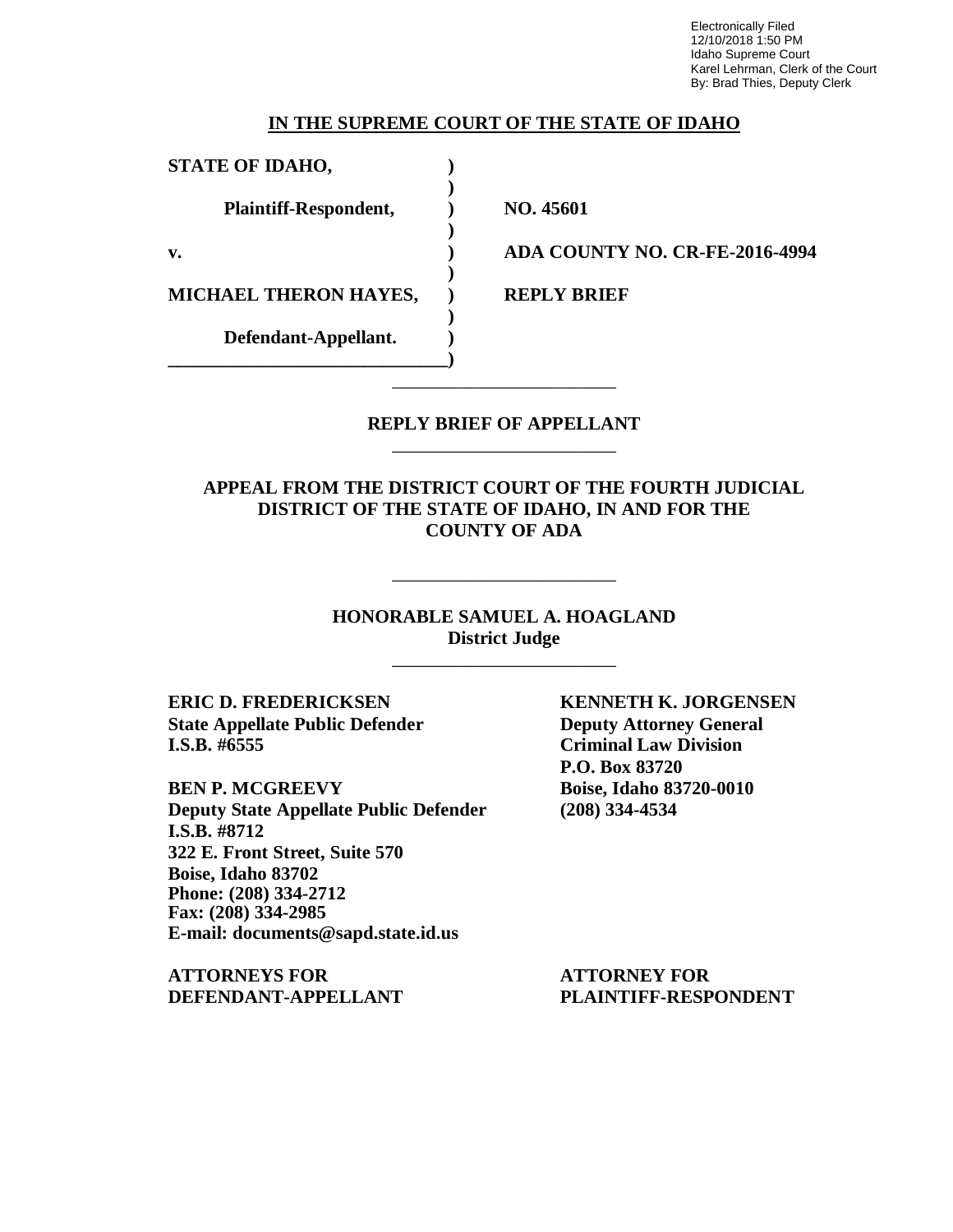# **TABLE OF CONTENTS**

|                | Statement of the Facts and                                                                                                                                                                                              |
|----------------|-------------------------------------------------------------------------------------------------------------------------------------------------------------------------------------------------------------------------|
|                |                                                                                                                                                                                                                         |
|                |                                                                                                                                                                                                                         |
| $\mathbf{I}$ . | The District Court Erred When It Declined To Issue Subpoenas<br>Directing April Dawson, M.D., And Kevin Kaae To Testify On                                                                                              |
|                |                                                                                                                                                                                                                         |
|                |                                                                                                                                                                                                                         |
|                | C. Dr. Dawson's And Mr. Kaae's Proposed Testimony Was Relevant                                                                                                                                                          |
|                |                                                                                                                                                                                                                         |
|                | II. The District Court Erred When It Allowed The State, On Cross-Examination,<br>To Inquire Into Specific Instances Of Mr. Hayes' Prior Conduct Towards                                                                 |
|                |                                                                                                                                                                                                                         |
|                | B. The Prior Conduct Is Not Relevant To Mr. Hayes' Character For<br>$\tau$                                                                                                                                              |
|                | C. The Prior Conduct's Danger Of Unfair Prejudice Substantially                                                                                                                                                         |
|                |                                                                                                                                                                                                                         |
|                | III. The District Court Abused Its Discretion When It Denied Mr. Hayes' Motion<br>For A New Trial, On The Basis The District Court Erred As A Matter Of<br>Law When It Prohibited Mr. Hays From Asking The Correctional |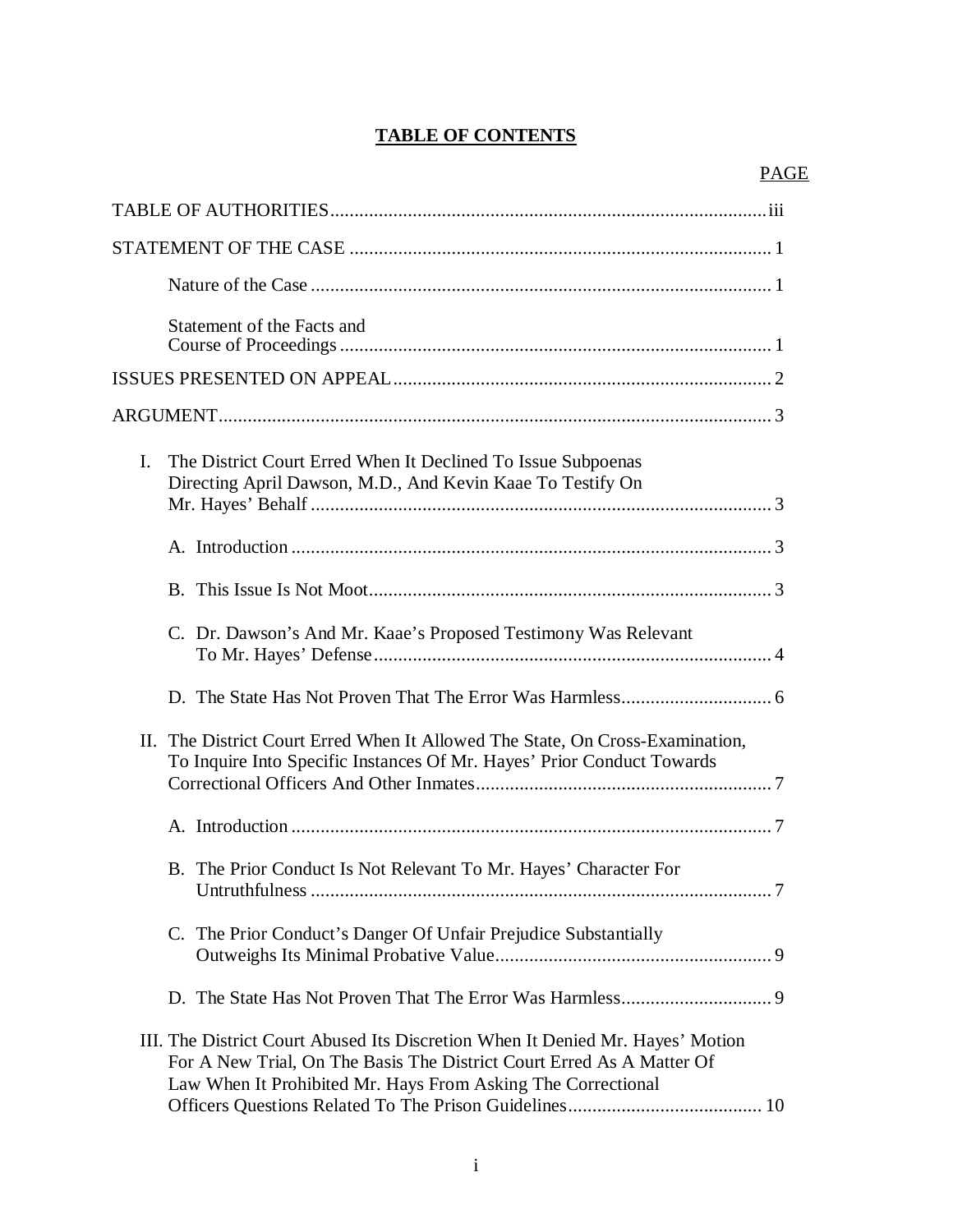|                                                                                                                                                                   | 10 |
|-------------------------------------------------------------------------------------------------------------------------------------------------------------------|----|
| B. The District Court Erred As A Matter Of Law When It Prohibited<br>Mr. Hayes From Asking The Correctional Officers Questions                                    |    |
| 1. The District Court Erred When It Determined The Questions<br>Related To The Prison Guidelines Were Not Relevant,<br>Because The Questions Were Relevant To The |    |
| 2. The District Court Abused Its Discretion When It Determined The<br>Questions On The Prison Guidelines Were Inadmissible Under                                  |    |
|                                                                                                                                                                   |    |
|                                                                                                                                                                   |    |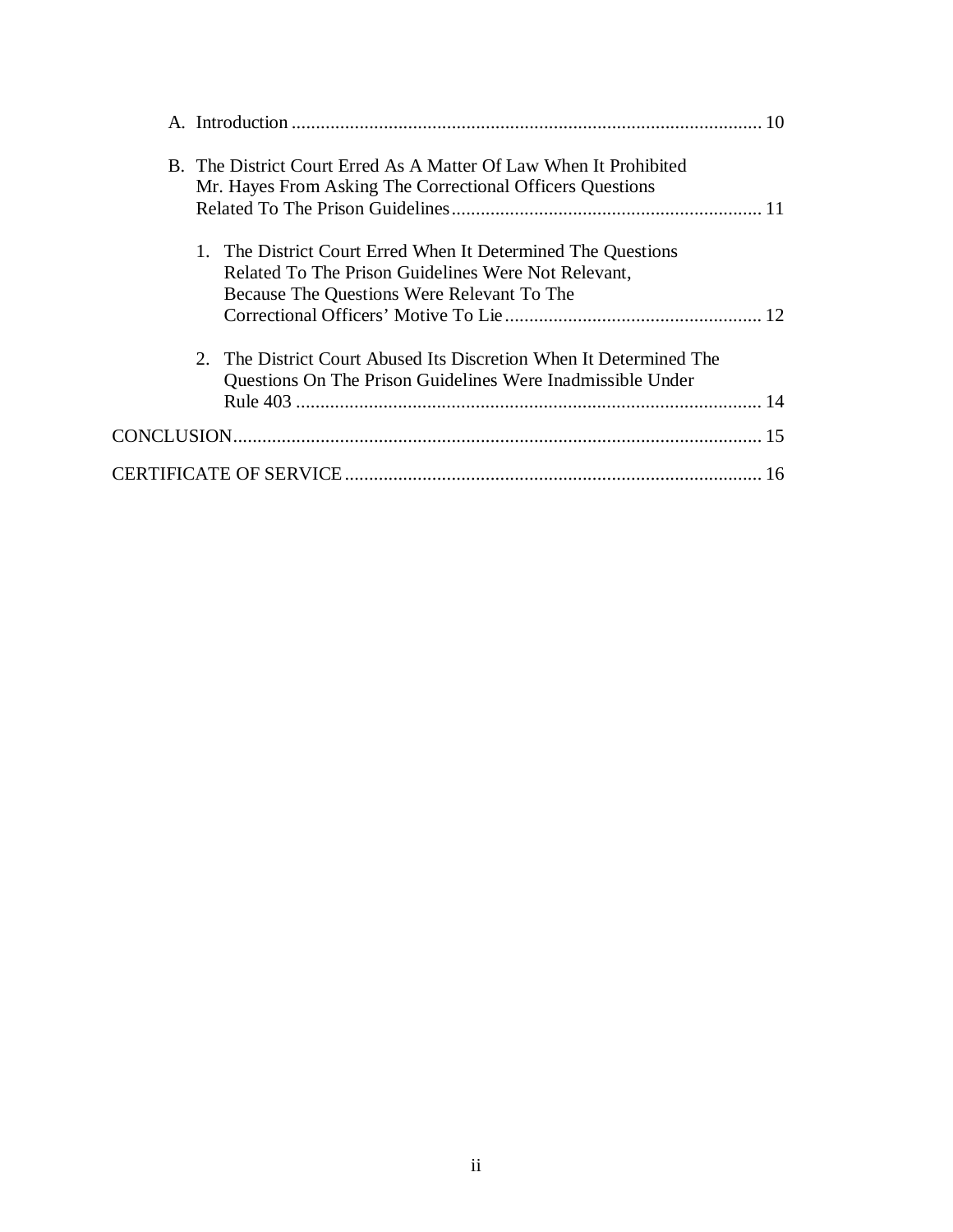# **TABLE OF AUTHORITIES**

# Cases

# Rules

# **Additional Authorities**

John E. McIntyre, In a word: rannygazoo, Baltimore Sun, (Apr. 8, 2013, 8:02 AM), https://www.baltimoresun.com/news/language-blog/bal-in-a-word-rannygazoo-20130408-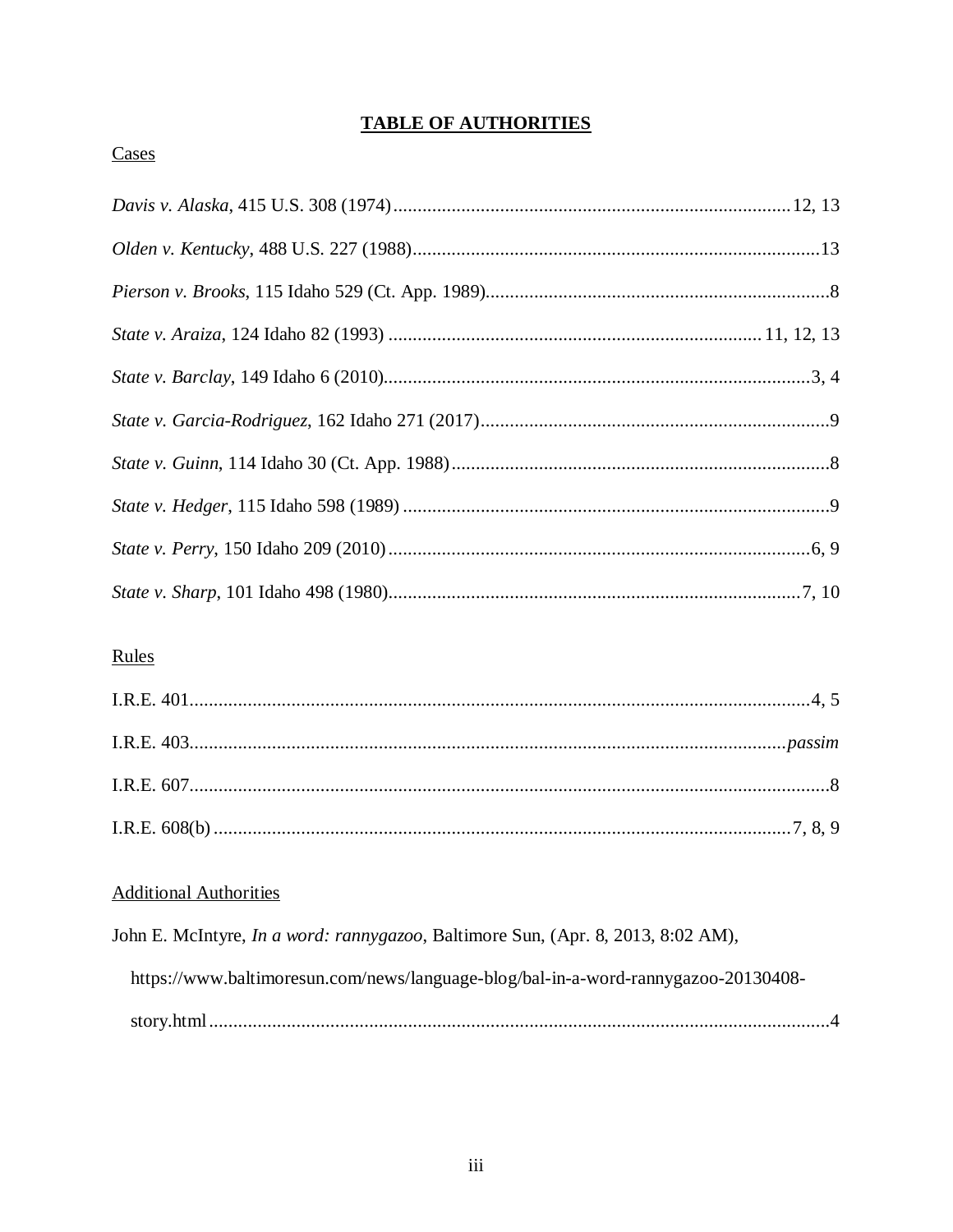#### STATEMENT OF THE CASE

#### Nature of the Case

On appeal from his conviction for one count of felony battery on a correctional officer, Michael Theron Hayes raised three issues: (1) the district court erred when it declined to issue subpoenas directing Mr. Hayes' medical providers to testify on his behalf; (2) the district court erred when it allowed the State, during cross-examination of Mr. Hayes, to inquire into specific instances of his past conduct that were not relevant to his character for untruthfulness; and (3) the district court abused its discretion when it denied Mr. Hayes' motion for a new trial, on the basis the district court erred as a matter of law when it prohibited Mr. Hayes from asking questions related to prison guidelines that were relevant to whether the State's witnesses had a motive to lie.

In its Respondent's Brief, the State argues: (1) Mr. Hayes' claim of error in the denial of his pro se request for subpoenas is moot because he was represented by counsel at trial; (2) Mr. Hayes did not show any error in the district court's rulings on the scope of crossexamination; and (3) Mr. Hayes did not show the district court erred when it excluded evidence of the Idaho Department of Correction's policies. (*See* Resp. Br., pp.3-17.)

This Reply Brief is necessary to address the State's unavailing arguments.

#### Statement of the Facts and Course of Proceedings

The statement of the facts and course of proceedings were previously articulated in Mr. Hayes' Appellant's Brief. They need not be repeated in this Reply Brief, but are incorporated herein by reference thereto.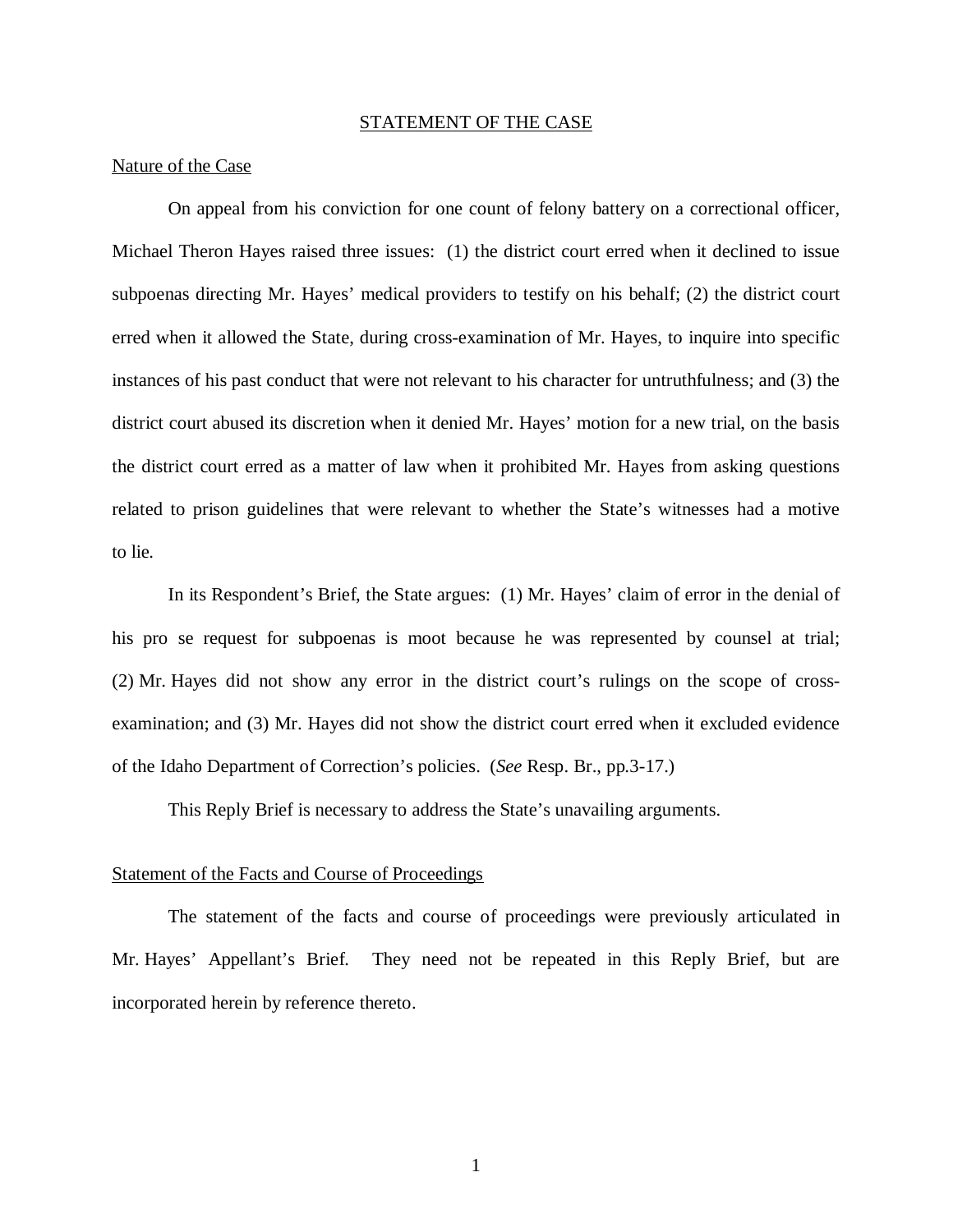## **ISSUES**

- I. Did the district court err when it declined to issue subpoenas directing April Dawson, M.D., and Kevin Kaae to testify on Mr. Hayes' behalf?
- II. Did the district court err when it allowed the State, on cross-examination of Mr. Hayes, to inquire into specific instances of his prior conduct towards correctional officers and other inmates?
- III. Did the district court abuse its discretion when it denied Mr. Hayes' motion for a new trial, on the basis the district court erred as a matter of law when it prohibited Mr. Hayes from asking the correctional officers questions related to the prison guidelines?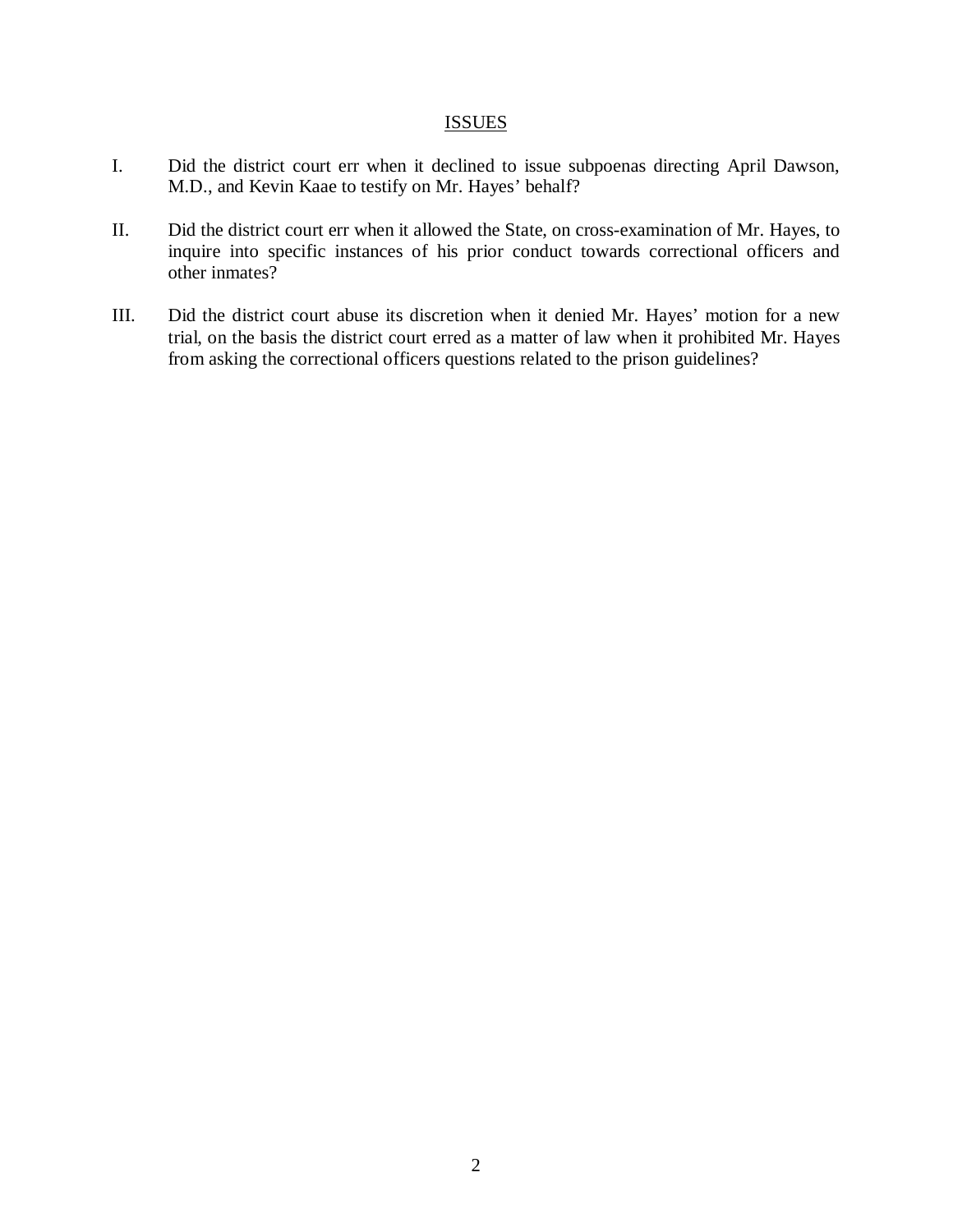#### ARGUMENT

I.

## The District Court Erred When It Declined To Issue Subpoenas Directing April Dawson, M.D., And Kevin Kaae To Testify On Mr. Hayes' Behalf

#### A. Introduction

Mr. Hayes asserts the district court erred when it declined to issue subpoenas directing April Dawson, M.D., and Kevin Kaae to testify on Mr. Hayes' behalf. Dr. Dawson's and Mr. Kaae's proposed testimony about Mr. Hayes' medical condition and medical records was relevant to Mr. Hayes' defense.

## B. This Issue Is Not Moot

The State argues this issue "was rendered moot by the appointment of counsel who then made his own determinations of what witnesses to subpoena." (*See* Resp. Br., p.3.) However, this issue is not moot.

"An issue becomes moot if it does not present a real and substantial controversy that is capable of being concluded by judicial relief." *State v. Barclay*, 149 Idaho 6, 8 (2010) (internal quotation marks omitted). The State's mootness argument relies on the claim that "[t]he record in this case does not show that the court's ruling in any way affected counsel's choice of witnesses." (*See* Resp. Br., p.4.) But on the page before that claim, the State recognizes that the district court "found that the proposed evidence of Dr. Dawson and Mr. Kaae was not relevant." (*See* Resp. Br., p.3.) Indeed, the district court determined: "The court does not find that any evidence that might be offered by Dr. April Dawson or Kevin Kaae is relevant to the question of whether or not the defendant committed this crime. Therefore, they would not be allowed under any circumstance." (Tr., p.199, Ls.10-15.)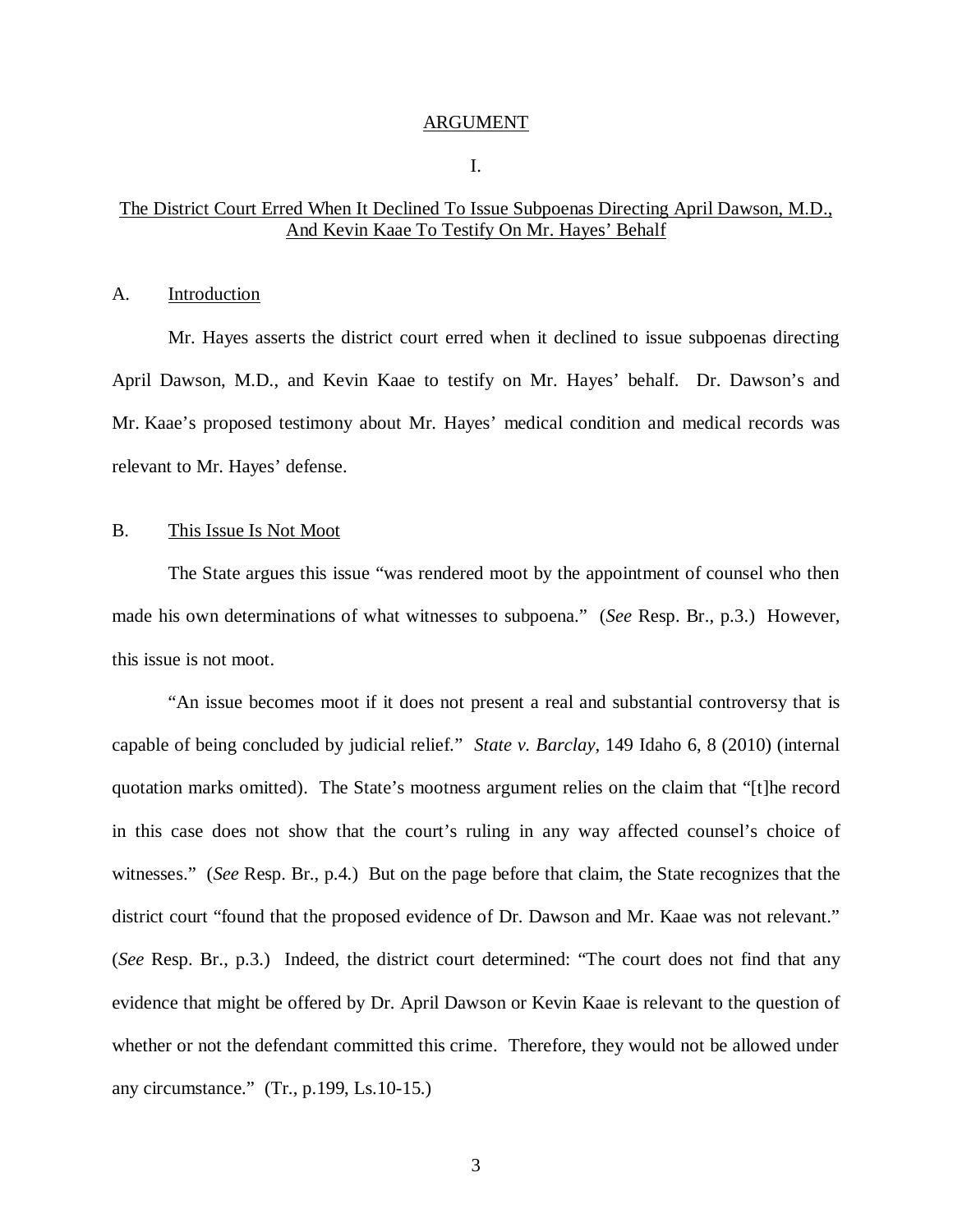The State's argument therefore presupposes that the district court would have revisited its determination that the proposed testimony was not relevant, after the appointment of counsel, so counsel could choose whether or not to call the medical providers as witnesses. Put otherwise, the State's argument implicitly concedes that Dr. Dawson's and Mr. Kaae's proposed testimony was relevant to Mr. Hayes' defense.

In any event, the issue is not moot. The issue here is not whether Mr. Hayes, in his pro se capacity, could subpoena Dr. Dawson or Mr. Kaae (*see* Resp. Br., p.4); rather, the issue is whether the district court erred when it declined to issue subpoenas directing them to testify on Mr. Hayes' behalf (*see* App. Br., pp.[1](#page-8-0)2-19). In spite of the State's rannygazoo<sup>1</sup> of a mootness argument, this issue is a real and substantial controversy that is capable of being concluded by judicial relief. *See Barclay*, 149 Idaho at 8. The issue of whether the district court erred, when it declined to issue subpoenas directing April Dawson, M.D., and Kevin Kaae to testify on Mr. Hayes' behalf, is not moot.

# C. Dr. Dawson's And Mr. Kaae's Proposed Testimony Was Relevant To Mr. Hayes' Defense

Dr. Dawson's and Mr. Kaae's proposed testimony about Mr. Hayes' medical condition and medical records was relevant to Mr. Hayes' defense. Because their proposed testimony supported Mr. Hayes' defense that the officers committed a battery on him, the evidence was relevant under Rule 401. *See* I.R.E. 401 (2016).

<span id="page-8-0"></span> $<sup>1</sup>$  "[A] deceptive story or scheme, pranks, tricks or other irritating or foolish carryings-on,' the</sup> last sense being utterly Wodehousian." John E. McIntyre, *In a word: rannygazoo*, Baltimore Sun, (Apr. 8, 2013, 8:02 AM), https://www.baltimoresun.com/news/language-blog/bal-in-aword-rannygazoo-20130408-story.html.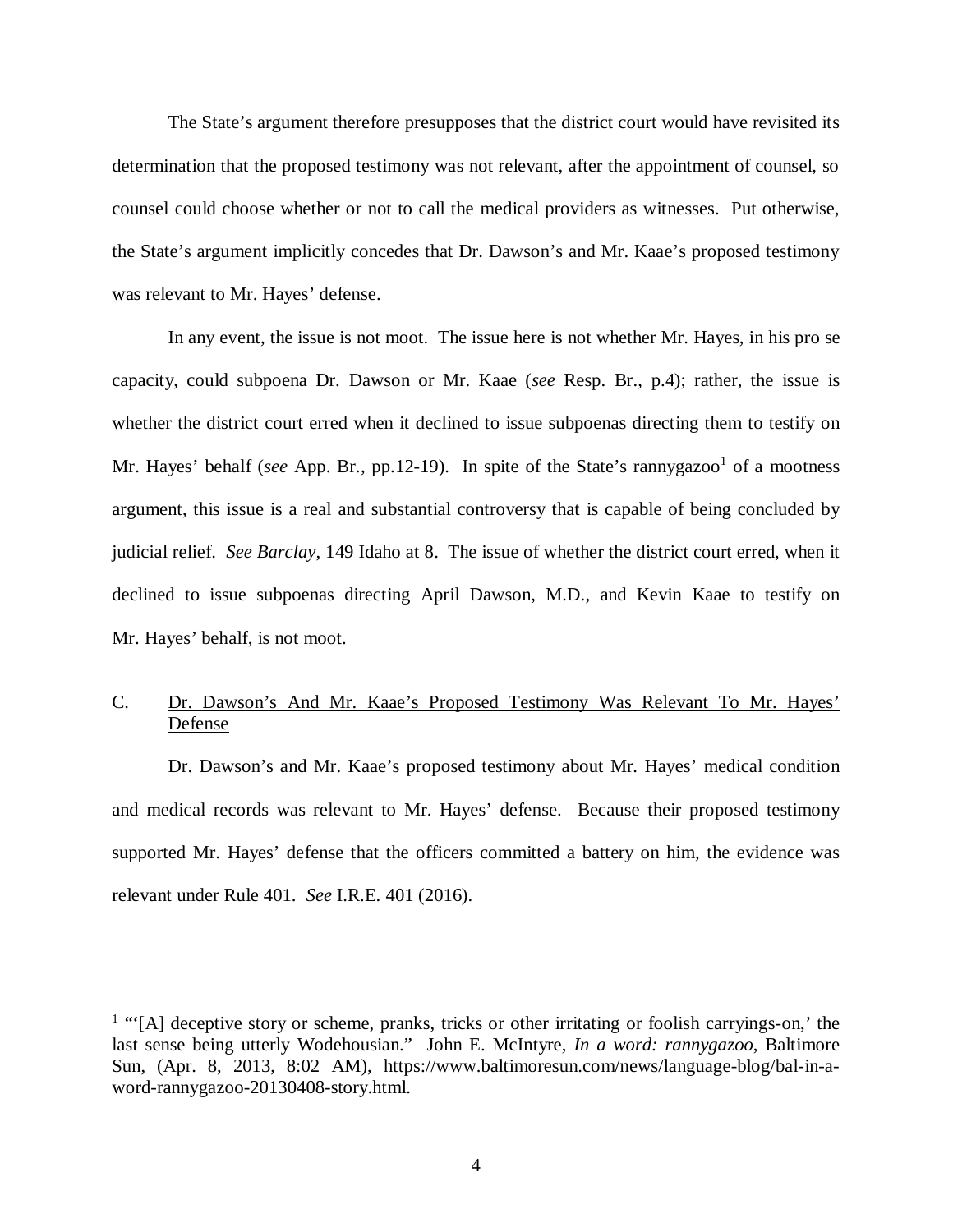The State argues evidence that Mr. Hayes "may have been injured is irrelevant to whether he battered the correctional officers. Because it was uncontested that correctional officers used force on [Mr.] Hayes in order to subdue him, any resulting injuries did not prove or disprove whether he battered them." (Resp. Br., p.5.) However, why the officers used force, and the extent of the force used, were both contested issues. In the motion for a medical expert, Mr. Hayes asserted he expected an expert to testify the officers assaulted and battered him, while he was shackled, handcuffed, and restrained. (*See* R., p.330.) He also expected an expert to testify that medical testing and the process of elimination showed his injuries were caused by the officers, who severely beat and battered him. (*See* R., p.333.) Mr. Hayes echoed those assertions at a hearing where he described what the officers had done. (*See* Tr., p.63, L.15 – p.65, L.11.) Mr. Hayes also asserted the officers "became very violent towards me" when they were reading the infraction report to him. (*See* Tr., p.79, Ls.11-15.) In contrast, the State argued Mr. Hayes had become aggressive, which led to the officers "going hands on with him." (*See* Tr., p.85, L.22 – p.86, L.1.) The State contended Mr. Hayes struck a couple of the officers, and the officers used force on him, including strikes and wrist locks. (*See* Tr., p.86, Ls.1-7.)

Thus, evidence of blood in Mr. Hayes' urine, and medical tests ruling out a disease or kidney stones as the cause of the blood in the urine (*see* R., pp.332-33; Tr., p.63, L.19 – p.64, L.4), supported Mr. Hayes' defense that he did not commit a battery on the officers, and he had the injuries because the officers committed a battery on him, *see* I.R.E. 401. Additionally, a logical inference from the blood in Mr. Hayes' urine being visible to the naked eye (*see* Tr., p.102, Ls.19-24), was that his injuries were serious enough that a likely cause was the officers committing a battery on him as he described. *See* I.R.E. 401. The State's argument that the proposed testimony was irrelevant fails.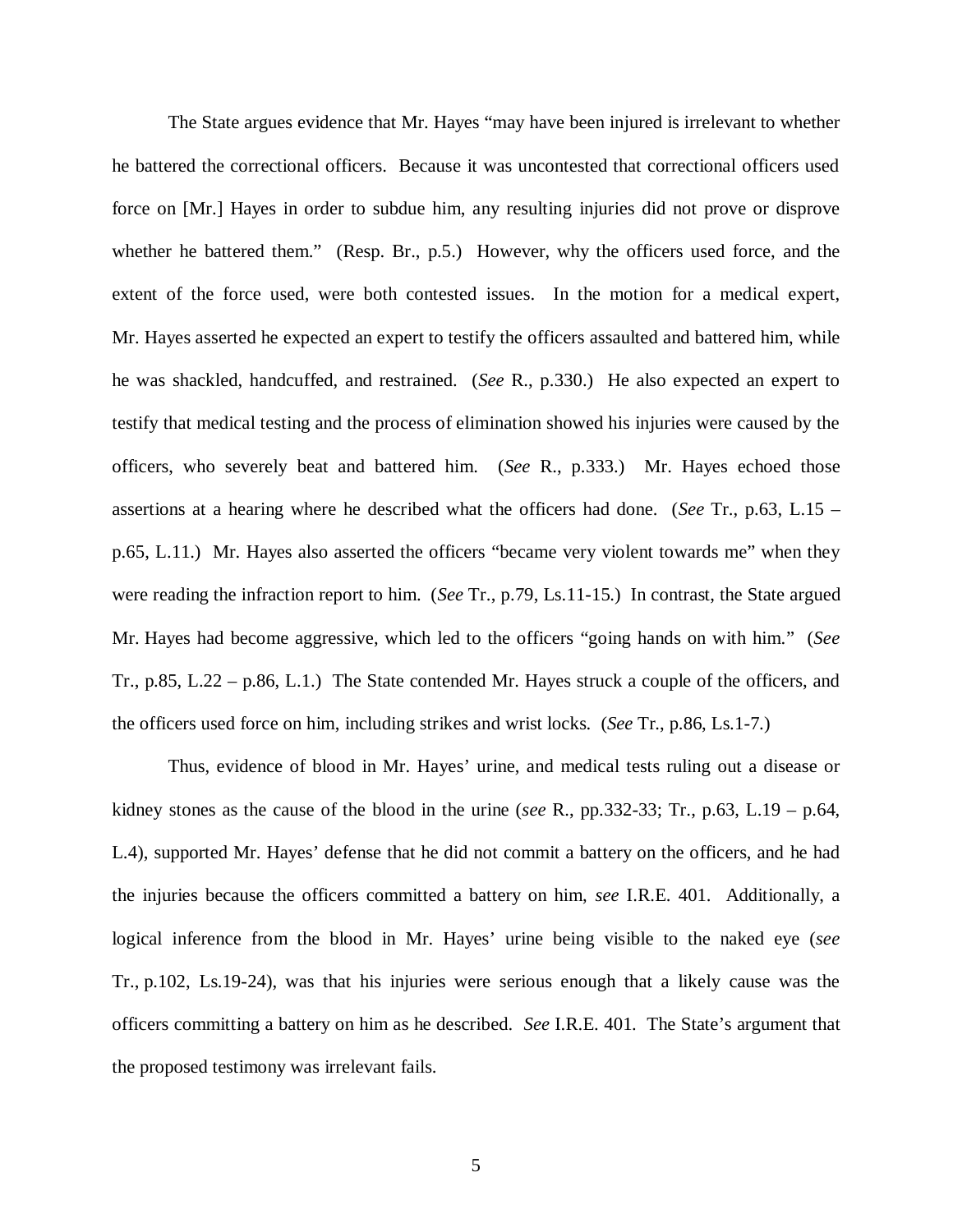#### D. The State Has Not Proven That The Error Was Harmless

The State has not proven that the district court's error in declining to issue the subpoenas for Dr. Dawson and Mr. Kaae was harmless. *See State v. Perry*, 150 Idaho 209, 227 (2010). The State argues Mr. Hayes "never offered evidence that any medical professional would testify that [Mr.] Hayes suffered any injury during the November 10, 2015 incident." (Resp. Br., p.6.) However, Mr. Hayes asserted in the motion for a medical expert that he expected an expert to testify that medical testing and the process of elimination showed his internal injuries were caused by the correctional officers, who severely beat and battered him on November 10, 2015. (*See* R., p.333.) Mr. Hayes also asserted at a hearing that Dr. Dawson, "through a reliable scientific medical testing, they determined that these—that all this blood that was in the urine for over 37 days after this altercation was caused by internal bleeding from the injuries that were inflicted upon me by the three prison guards." (*See* Tr., p.64, L.19 –p.65, L.8.)

Additionally, the State contends "the record, and in particular the district court's denial of the motion for a new trial, shows that the proffered testimony, if offered at trial, would also have been denied under I.R.E. 403 because it was too speculative." (Resp. Br., p.7.) But as discussed above, Mr. Hayes asserted Dr. Dawson would testify that the blood in his urine was caused by injuries inflicted by the correctional officers. (*See* Tr., p.64, L.19 –p.65, L.8.) Further, the State fails to address (*see* Resp. Br., pp.7-8), how testimony from Dr. Dawson and Mr. Kaae would have undermined the State's argument that the extent of Mr. Hayes' injuries, as documented by State's witness Mr. Rich, did not corroborate Mr. Hayes' testimony that the officers committed a battery on him (*see* App. Br., pp.18-19).

Thus, the State has not demonstrated beyond a reasonable doubt that the district court's error in declining to issue subpoenas directing Dr. Dawson and Mr. Kaae to testify on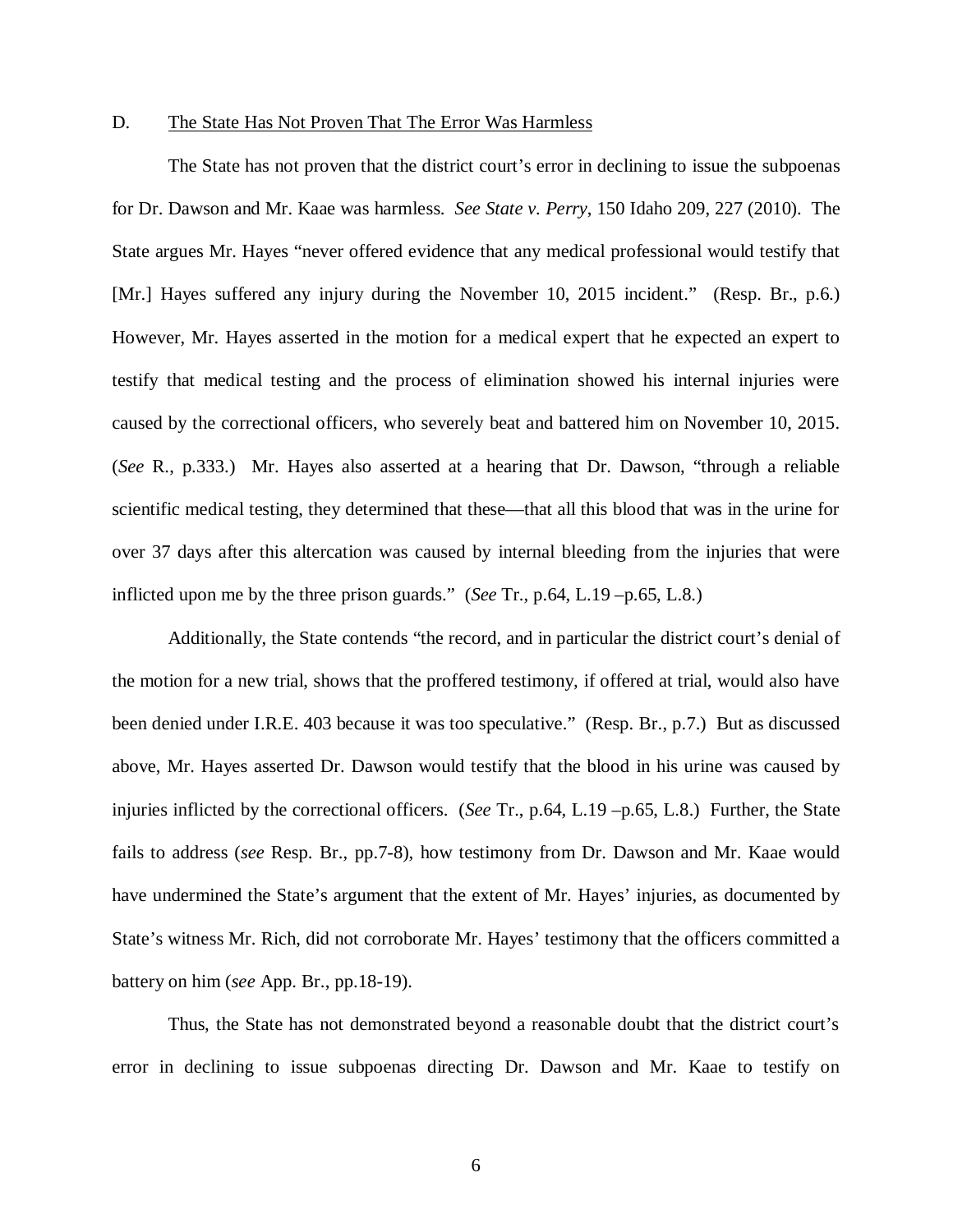Mr. Hayes' behalf was harmless. *See State v. Sharp*, 101 Idaho 498, 507 (1980). Mr. Hayes' judgment of conviction should be vacated, and his case should be remanded for further proceedings.

II.

## The District Court Erred When It Allowed The State, On Cross-Examination, To Inquire Into Specific Instances Of Mr. Hayes' Prior Conduct Towards Correctional Officers And Other Inmates

#### A. Introduction

Mr. Hayes asserts the district court erred when it allowed the State, on cross-examination of Mr. Hayes, to inquire into specific instances of his prior conduct towards correctional officers and other inmates. The prior conduct is not relevant to Mr. Hayes' character for untruthfulness, the purported reason offered by the State for allowing the inquiries. Even if the prior conduct were relevant to Mr. Hayes' character for untruthfulness, the district court abused its discretion under Rule 403 when it allowed the inquiry, because the prior conduct's danger of undue prejudice substantially outweighs any minimal probative value it might have.

### B. The Prior Conduct Is Not Relevant To Mr. Hayes' Character For Untruthfulness

The prior conduct is not relevant to Mr. Hayes' character for untruthfulness pursuant to Rule 608(b), the purported reason offered by the State for the inquiry. (*See* Tr., p.546, Ls.13-20.) The eight instances of Mr. Hayes' prior conduct inquired into by the State (*see* Tr., p.553, L.12 – p.558, L.19), do not actually indicate anything about Mr. Hayes' character for untruthfulness, *see* I.R.E. 608(b) (2017).

The State contends the district court's determination "fit the specific language of Rule 608(b): the state was allowed 'cross-examination of the witness' regarding '[s]pecific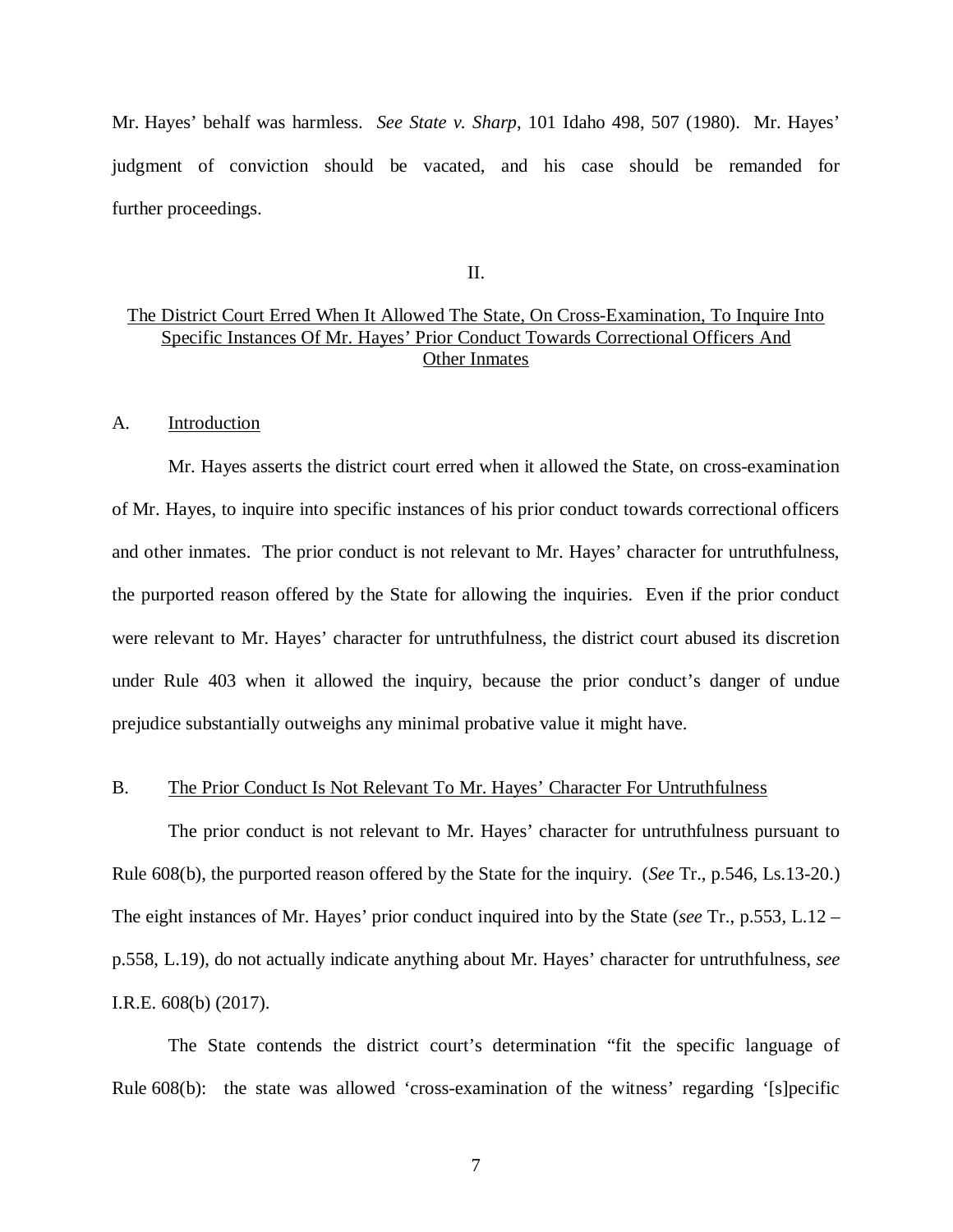instances of conduct' to demonstrate the 'character of the witness for . . . untruthfulness.' Impeachment of [Mr.] Hayes about his claim of being respectful to inmates and guards, and his reasons for such respect, was properly allowed by the district court." (Resp. Br., p.11.) But the State has neglected to explain how the State's impeachment by contradiction of Mr. Hayes' trial testimony pertained to Mr. Hayes' character for untruthfulness. None of the eight instances of his prior conduct (*see* Tr., p.553, L.12 – p.558, L.19), involved Mr. Hayes lying or otherwise engaging in dishonest behavior. The eight instances therefore had no probative value as to Mr. Hayes' propensity to lie, and are not relevant to his character for untruthfulness. *See State v. Guinn*, 114 Idaho 30, 40 (Ct. App. 1988) (Burnett, J., specially concurring); *see also Pierson v. Brooks*, 115 Idaho 529, 533 (Ct. App. 1989) ("[C]ross-examination which attacks the witness's testimony, but which contains no personal attack upon the witness's veracity, does not trigger a right to present opinion testimony on the witness's character for truthfulness.").

The State also argues that, assuming Mr. Hayes is correct, "and I.R.E. 607 instead of 608 controlled, then the state should have been allowed to impeach [Mr.] Hayes with extrinsic evidence." (Resp. Br., p.11.) To allay any confusion on the part of the State, Mr. Hayes does not actually argue on appeal that "the court erred by preventing the state from impeaching him with extrinsic evidence . . . ." (*See* Resp. Br., p.11.) Rather, Mr. Hayes asserts the district court erred when it allowed the State to inquire into the eight instances of his prior conduct, because the eight instances are not admissible under Rule 608(b), the reason offered by the State for allowing the inquiry.

Notably, the State did not argue before the district court that Rule 607 applied. (*See, e.g.*, Tr., p.546, Ls.13-20 (the State contending Rule 608(b) was applicable).) Thus, the State is essentially making a new argument, raised for the first time on appeal, that the inquiry was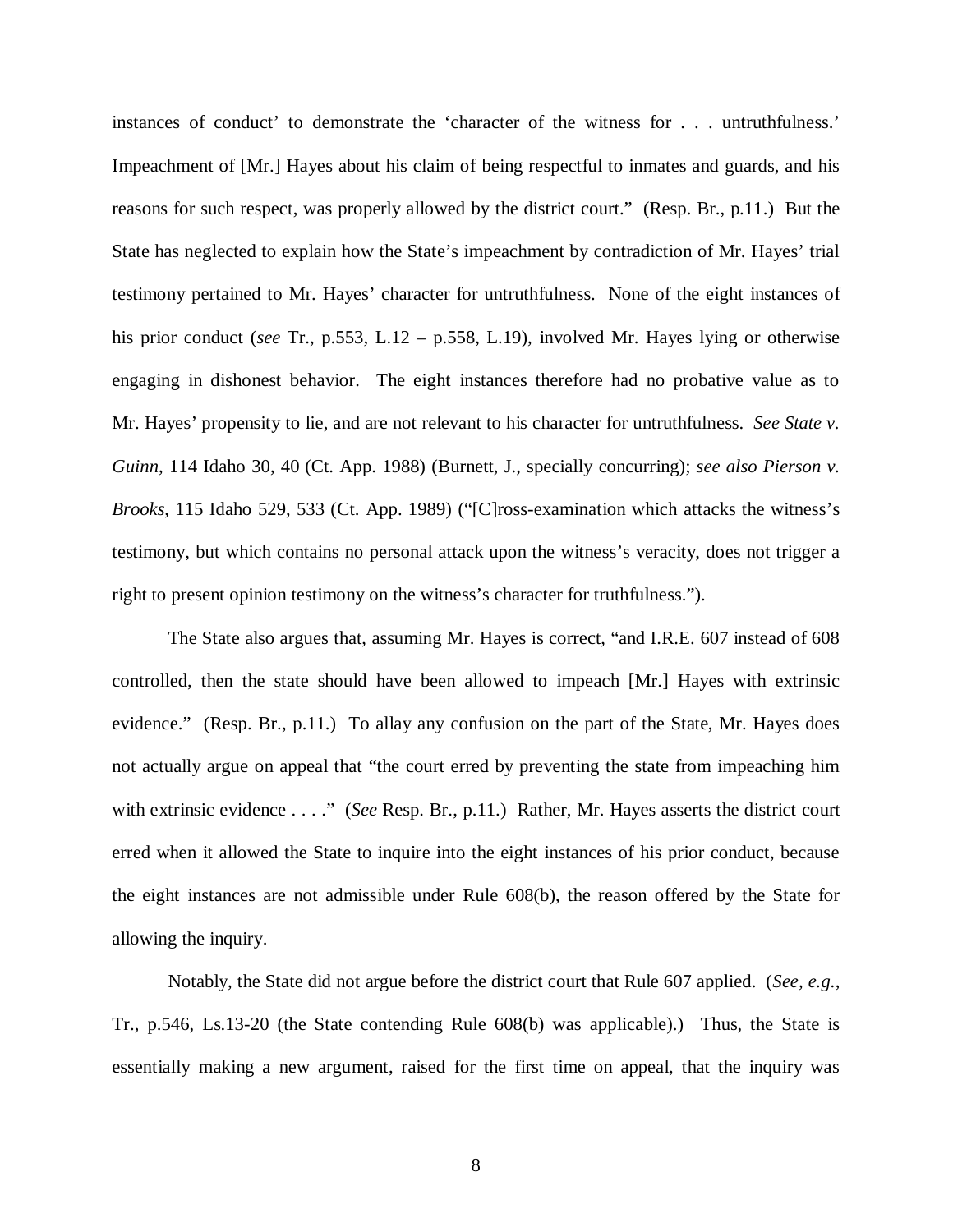permissible under Rule 607. (*See* Resp. Br., p.11.) The State "failed to advance this argument below, and it is not properly before this Court on appeal." *See State v. Garcia-Rodriguez*, 162 Idaho 271, 275 (2017).

The prior conduct is not relevant to Mr. Hayes' character for untruthfulness pursuant to Rule 608(b), the purported reason offered by the State for the inquiry. The State's arguments to the contrary are unavailing.

# C. The Prior Conduct's Danger Of Unfair Prejudice Substantially Outweighs Its Minimal Probative Value

Even if the prior conduct were relevant to Mr. Hayes' character for untruthfulness, its danger of unfair prejudice substantially outweighs any minimal probative value it might have. Thus, the district court abused its discretion, under Rule 403, by allowing the State to inquire into the specific instances of Mr. Hayes' prior conduct. *See* I.R.E. 403 (2017). The district court did not act consistently with the applicable legal standards. *See State v. Hedger*, 115 Idaho 598, 600 (1989).

The State argues, "The district court properly weighed the probative value and the potential for unfair prejudice." (Resp. Br., p.13.) The State's argument on this point is unremarkable, and no further reply is necessary. Thus, Mr. Hayes would direct this Court's attention to pages 25-27 of the Appellant's Brief.

#### D. The State Has Not Proven That The Error Was Harmless

The State has not proven that the district court's error in allowing the State to inquire into specific instances of Mr. Hayes' prior conduct towards correctional officers and other inmates was harmless. *See Perry*, 150 Idaho at 227. The State's questions about Mr. Hayes' prior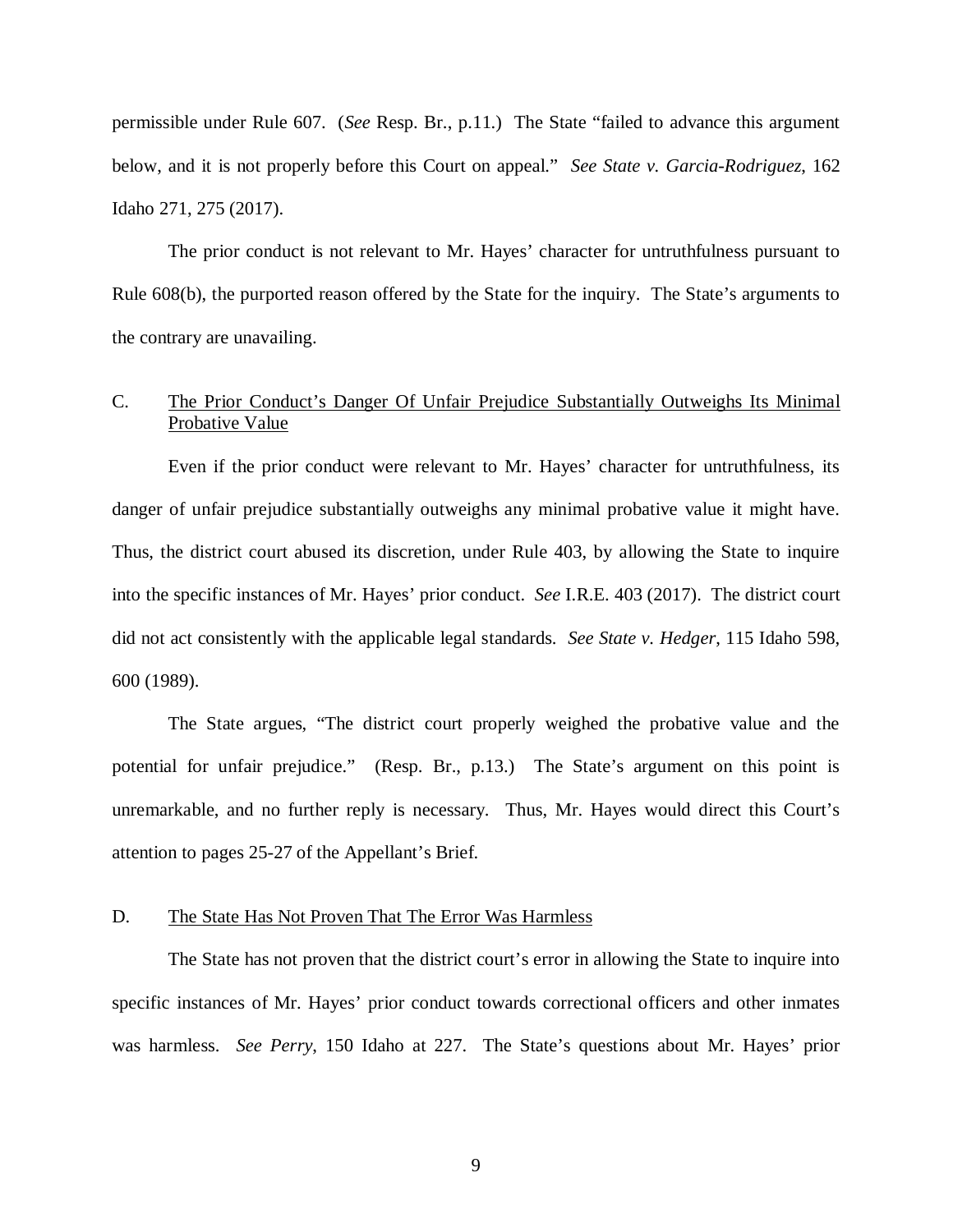conduct contributed to the conviction, even in the face of the district court's jury instruction purportedly limiting the jury's use of the inquiry into prior conduct. (*See* App. Br., pp.27-28.)

The State argues that, because Mr. Hayes denied the prior conduct and the jury was instructed that the statements of lawyers were not evidence, "there was ultimately no *evidence* presented that [Mr.] Hayes acted disrespectfully to guards or inmates, [and] any error in allowing the asking of the questions was harmless." (*See* Resp. Br., p.13.) However, the State's argument does not address the State's focus on the inquiries into Mr. Hayes' prior conduct during closing arguments. (*See* Tr., p.589, Ls.11-16.) The State argued that Mr. Hayes' responses to the inquiries showed his "ability to exaggerate," and that his demeanor on the witness stand "kind of speaks for himself." (*See* Tr., p.589, Ls.11-16.) The State's reliance on the inquiries in its closing arguments indicates there is a reasonable possibility the district court's error contributed to the conviction. *See Sharp*, 101 Idaho at 507. The State has not proven that the error was harmless. Mr. Hayes' judgment of conviction should be vacated, and his case should be remanded for further proceedings.

### III.

## The District Court Abused Its Discretion When It Denied Mr. Hayes' Motion For A New Trial, On The Basis The District Court Erred As A Matter Of Law When It Prohibited Mr. Hays From Asking The Correctional Officers Questions Related To The Prison Guidelines

A. Introduction

Mr. Hayes asserts the district court abused its discretion when it denied his motion for a new trial, on the basis the district court erred as a matter of law when it prohibited Mr. Hayes from asking the correctional officers questions related to the prison guidelines for disciplinary proceedings and infraction hearings. The questions related to the prison guidelines were actually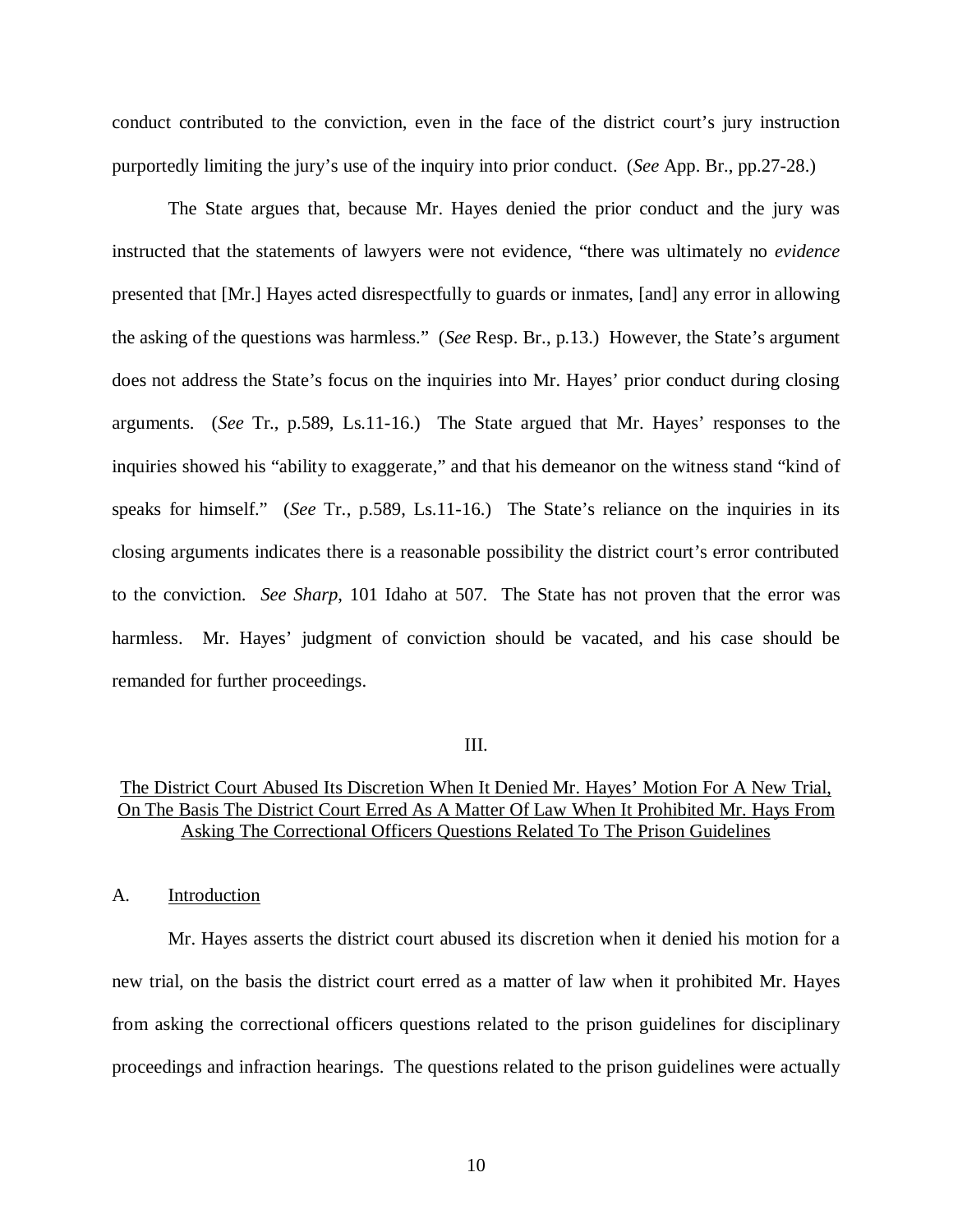relevant to whether the officers had a motive to lie because their behavior during the incident was in violation of the guidelines. Furthermore, the questions were not inadmissible under Rule 403 for being a waste of time, confusing the issues, or misleading the jury.

## B. The District Court Erred As A Matter Of Law When It Prohibited Mr. Hayes From Asking The Correctional Officers Questions Related To The Prison Guidelines

The district court erred as a matter of law when it prohibited Mr. Hayes from asking the correctional officers questions related to the prison guidelines for disciplinary proceedings and infraction hearings, because the questions were relevant to the officers' motive to lie, *see State v. Araiza*, 124 Idaho 82, 91 (1993), and the questions were not inadmissible under Rule 403, *see* I.R.E. 403 (2017).

The State argues, as a preliminary matter, that Mr. Hayes "has failed to present a reviewable claim of error. He has failed to articulate what policy he believes the officers violated or how. . . . [Mr.] Hayes' claims related to impeachment with policies are not reviewable because they are so vague as to be meaningless." (Resp. Br., pp.15-16.) A review of the record refutes this argument. As discussed in the Appellant's Brief (*see* App. Br., pp.29-30), Mr. Hayes, in his supplemental memorandum in support of the motion for a new trial, asserted the relevant policies included a May 6, 1997 memorandum from the prison warden (attached to the motion) requiring the prison to allow inmates to express themselves in their concerns and grievances, even with the use of hostile, sexual, or threatening verbiage (*see* R., pp.1123, 1128).

Also attached to the motion were policies on the use of force (*see* R., pp.1129-30), and on disciplinary procedures (*see* R., pp.1144-94). Mr. Hayes asserted, "Additional relevant policies that were disallowed to be used as impeachment evidence by the defendant and which would have demonstrated that the complaining witnesses acted in violation of established prison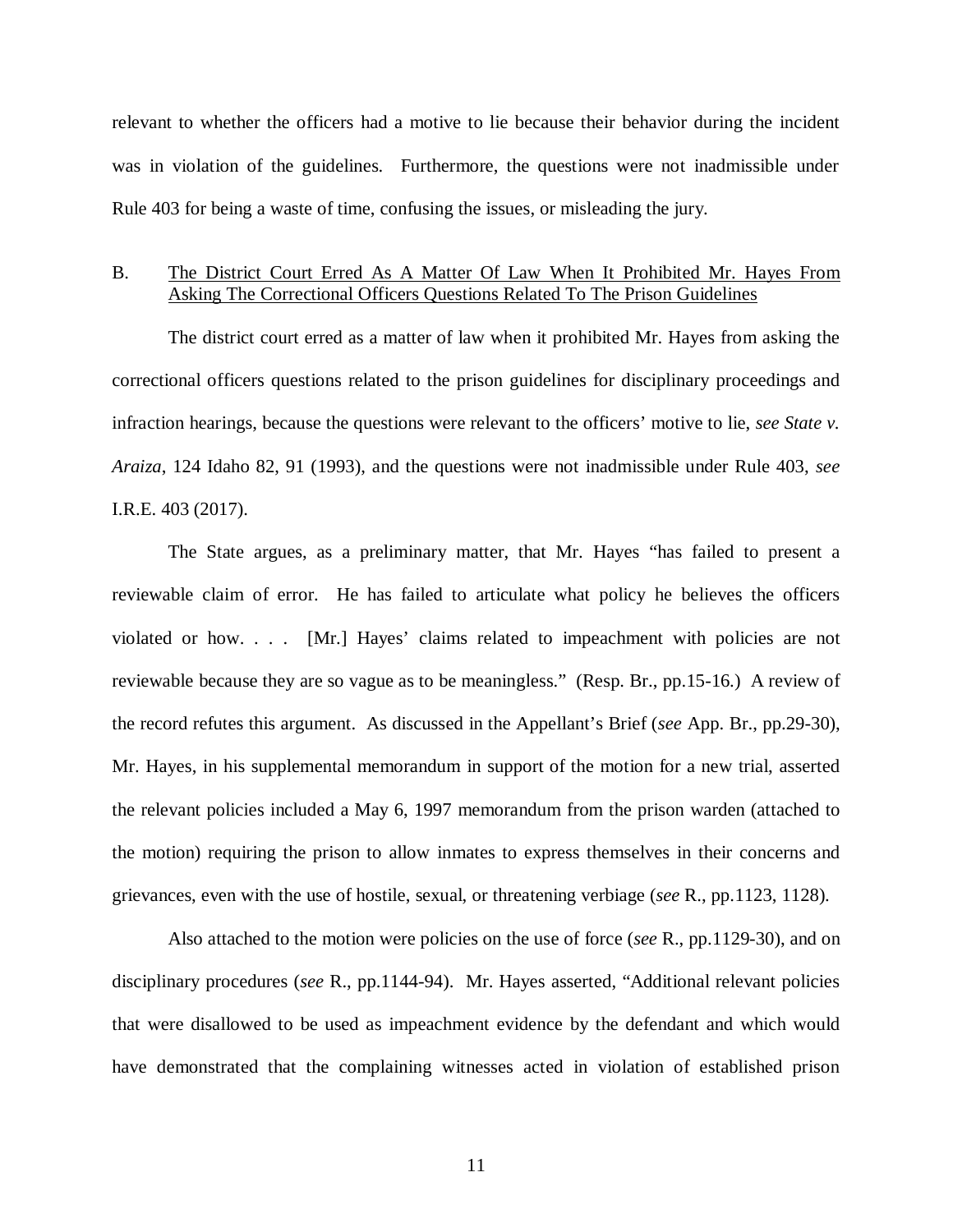policies in how the[y] engaged with the defendant on the date of the incident include Idaho Department of Correction 307, 308, 217.07.01.001, 218, 318, and 318.02.01.001." (R., pp.1123- 24.) For example, Policy Number 308 prohibited "the use of corporal punishment on any inmate." (R., p.1130.)

Moreover, as discussed in the Appellant's Brief (*see* App. Br., pp.30-31), Mr. Hayes' counsel at the hearing on the motion for a new trial mentioned the policy that "says if we have inmates, who are yelling, upset, cursing at us, that they have the right to do that. And we have a strict policy on what the use of force is when we respond to that" (*see* Tr., p.657, Ls.18-22). Defense counsel asserted the correctional officers "did not follow those policies and they ultimately take this man to the ground. They claim that he kicks them. He claims that they are violating their policies in doing so." (*See* Tr., p.657, Ls.22-25.)

Similarly, in the Appellant's Brief itself, Mr. Hayes asserted the district court deprived him "of the opportunity for effective cross-examination by prohibiting him from questioning the correctional officers regarding the prison guidelines [on] disciplinary proceedings, infraction hearings, and the use of force." (App. Br., p.34.) Based on the above, the State's argument that this issue is too vague for appellate review is without merit.

1. The District Court Erred When It Determined The Questions Related To The Prison Guidelines Were Not Relevant, Because The Questions Were Relevant To The Correctional Officers' Motive To Lie

The district court erred when it determined the questions related to the prison guidelines for disciplinary proceedings and infraction hearings were not relevant. The questions were relevant to the correctional officers' motive to lie. *See Araiza*, 124 Idaho 82, 91 (1993) (citing *Davis v. Alaska*, 415 U.S. 308 (1974)).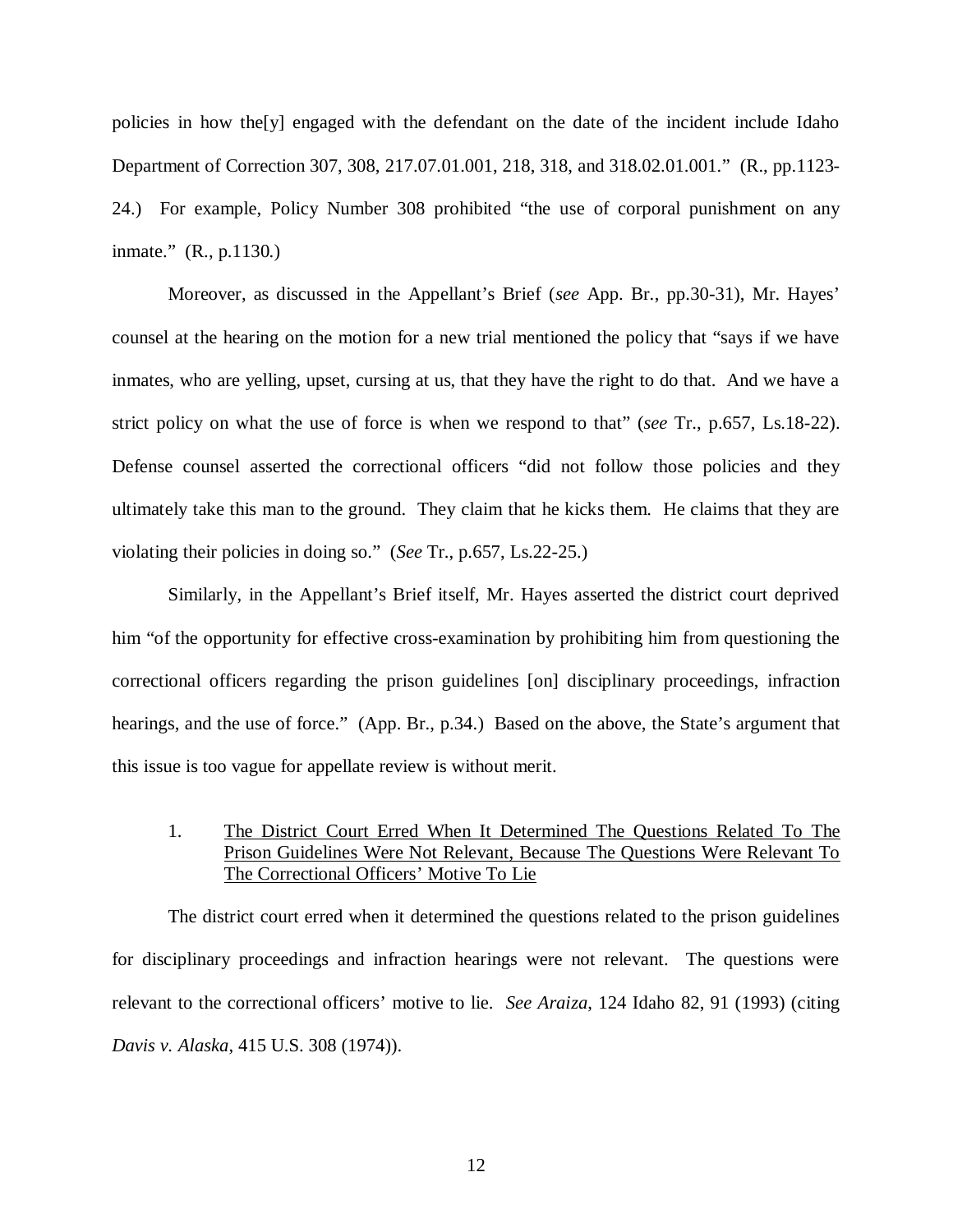The State argues Mr. Hayes has not established error in the district court's ruling that the prison guidelines were irrelevant, because "[t]he mere existence of policies on prison procedure for disciplinary hearings in no discernable way creates an inference that the officers lied when they claimed [Mr.] Hayes battered them." (*See* Resp. Br., pp.16-17.) The State argues that Mr. Hayes' "theory is apparently that the existence of guidelines created an incentive for the correctional officers to falsely claim that their behavior was within the scope of those guidelines." (*See* Resp. Br., pp.16-17.) But Mr. Hayes' actual argument on appeal is that the guidelines were relevant to establish that the correctional officers possessed a motive to lie that their behavior was in compliance with the guidelines. (*See* App. Br., p.34.)

What the State's argument seems to not understand is that, as the United States Supreme Court and Idaho Supreme Court have recognized, the motive of a witness to lie is always material and relevant to effective cross-examination. *See Araiza*, 124 Idaho at 91 (citing *Davis*, 415 U.S. at 316). Mr. Hayes had argued he was the victim of the correctional officers' battery against him, and sought to argue the officers acted in a manner that was contrary to the prison guidelines. (*See* App. Br., p.34 (quoting R., p.1124).) Thus, the guidelines themselves did not serve to "create an incentive to lie," as the State misstates Mr. Hayes' assertion here. (*See* Resp. Br., pp.16-17.) Rather, Mr. Hayes wanted to inquire, through cross-examination of the officers, into the possibility the officers had a motive to lie as a result of their desire to cover up their violation of the prison guidelines during the incident. If the officers sought to cover up their violation of the prison guidelines, the prison guidelines were relevant to their motive to lie. *See Olden v. Kentucky*, 488 U.S. 227, 229-32 (1988) (per curiam) (discussing the relevance of evidence of an alleged rape victim's extramarital relationship as supporting a motive to lie,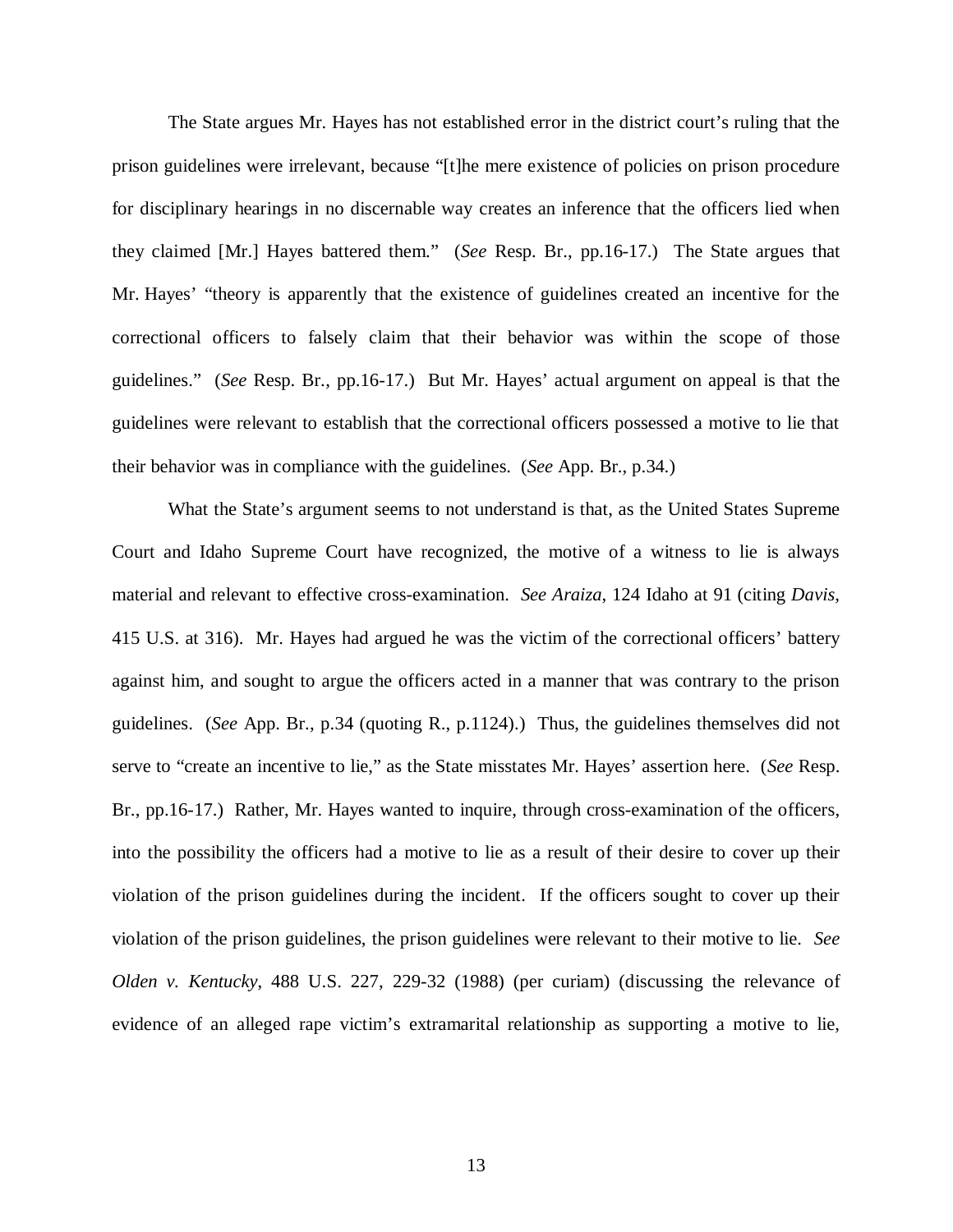where the defendant's theory of the case was that the alleged victim had lied about being raped to protect her extramarital relationship).

The questions related to the prison guidelines for disciplinary proceedings and infraction hearings were relevant to the correctional officers' motive to lie, and the district court erred when it determined the questions were not relevant. The State's argument seems to not understand that the motive of a witness to lie is always material and relevant to effective cross-examination.

## 2. The District Court Abused Its Discretion When It Determined The Questions On The Prison Guidelines Were Inadmissible Under Rule 403

The district court abused its discretion when it determined, under Rule 403, that the questions on the prison guidelines, even if relevant, were inadmissible for being a waste of time, confusing the issues, or misleading the jury. The probative value of the questions was not substantially outweighed by a danger of wasting time, confusing the issues, or misleading the jury. Thus, the district court did not act consistently with the applicable legal standards. *See* I.R.E. 403 (2017).

The State contends that the district court made its determination in an effort to avoid a "trial within a trial" dealing with collateral matters, and any relevance of the cross-examination of the correctional officers "was outweighed by the danger of wasting time, confusing the issues and misleading the jury." (*See* Resp. Br., pp.15, 17.) The State's argument on this point is unremarkable, and no further reply is necessary. Thus, Mr. Hayes would direct this Court's attention to pages 35-36 of the Appellant's Brief.

Despite the State's unavailing arguments, the district court erred as a matter of law when it prohibited Mr. Hayes from asking the correctional officers questions related to the prison guidelines for disciplinary proceedings, infraction hearings and the use of force. The questions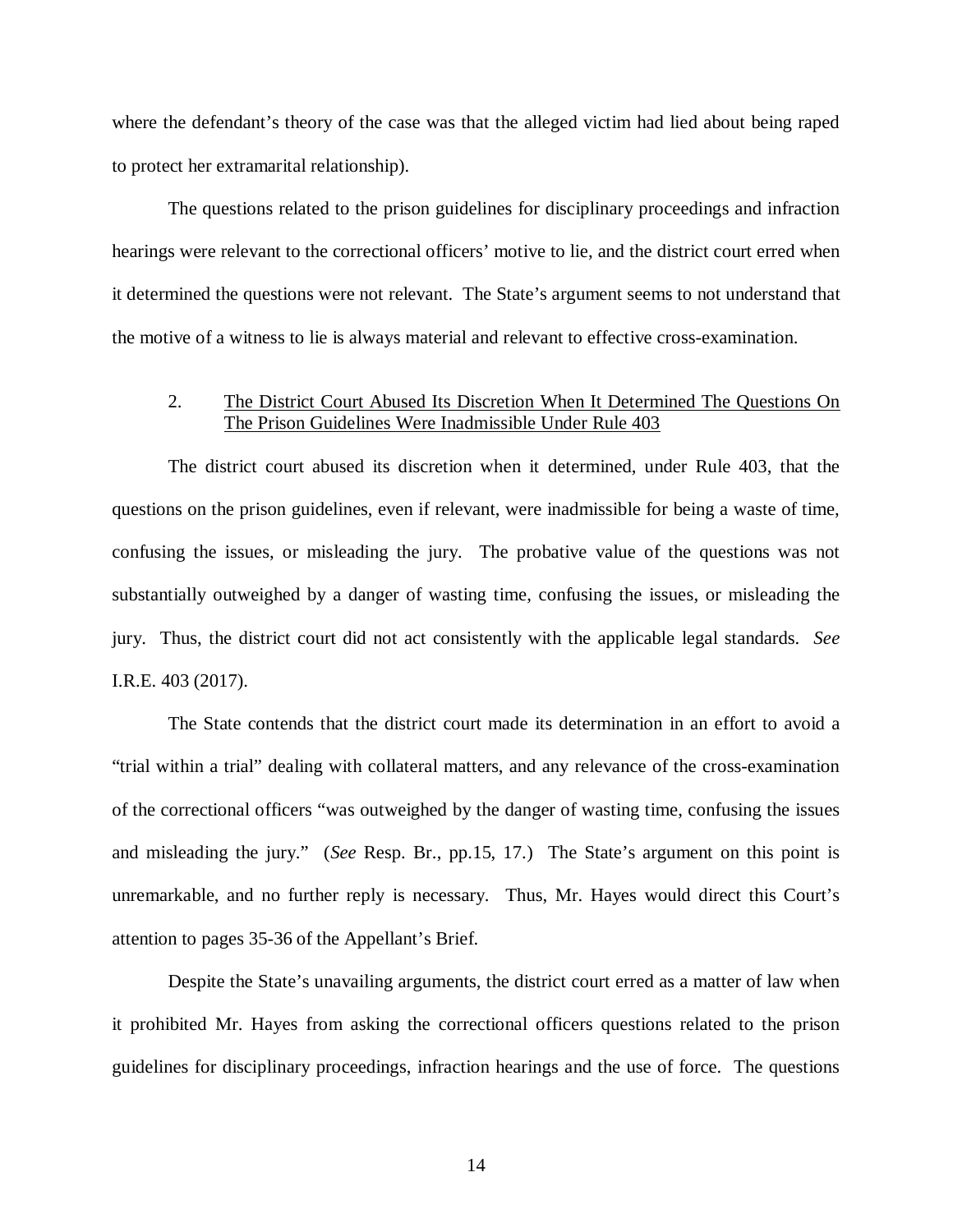were relevant to the officers' motive to lie, and the questions were not inadmissible under Rule 403. Thus, the district court should have granted Mr. Hayes' motion for a new trial with respect to the questions related to the prison guidelines. The district court's order denying his motion for a new trial on that issue should be reversed, and the case should be remanded for further proceedings.

## **CONCLUSION**

For the above reasons, as well as the reasons contained in the Appellant's Brief, Mr. Hayes respectfully requests that this Court vacate his judgment of conviction and remand his case to the district court for further proceedings. Alternatively, he respectfully requests that this Court reverse the district court's order denying his motion for a new trial with respect to the prison guidelines issue, and remand his case to the district court for further proceedings.

DATED this 10<sup>th</sup> day of December, 2018.

/s/ Ben P. McGreevy BEN P. MCGREEVY Deputy State Appellate Public Defender